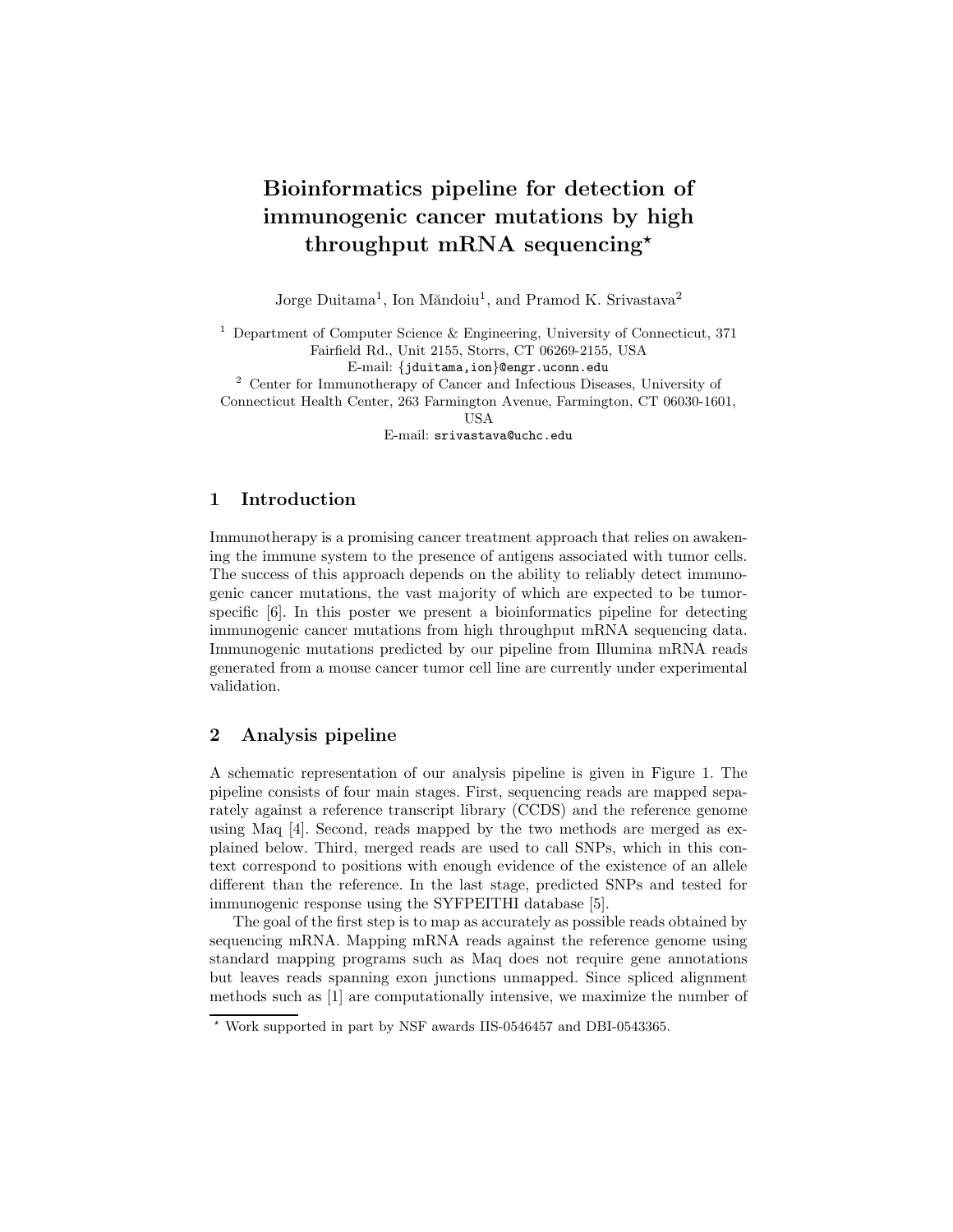

Fig. 1. Analysis pipeline to identify antigenic mutations from mRNA sequencing reads

accurately mapped reads by using Maq to map them both against the reference genome and CCDS transcripts.

For combining read mapping results we implemented two approaches called hard merging and soft merging. Hard merging throws away reads that are mapped uniquely by one procedure and to multiple places by the other while soft merging keeps the unique alignment for these reads. Both merging methods keep reads mapped uniquely to the same place by both mapping procedures and reads mapped by one procedure and not mapped by the other. Both methods throw away reads mapped uniquely to different places by both mapping procedures and reads mapped multiple times by both procedures.

To identify SNPs present in the sample we experimented with the SNP calling method implemented by Maq but found it to be too stringent and implemented two alternative methods. The first method, proposed in [3, 7] for calling SNPs from genomic DNA, uses a binomial test on the two highest allele counts under the null hypothesis that the genotype is heterozygous. The second method starts by calculating the conditional probability of observing the read data given each possible genotype. This probability is computed as a product of read contributions assuming independence between reads. Given a homozygous genotype  $xx$ , and a certain position, each base b mapped to this position contributes a term of  $1-e_b$  if  $x=b$  and  $\frac{e_b}{3}$  otherwise. Here,  $e_b=10^{-q_b/10}$  is the probability of of error while sequencing base  $b$ , where  $q_b$  is its quality score. For a heterozygous genotype xy, each mapped base b contributes a term of  $\frac{1-e_b}{2} + \frac{e_b}{6}$  if  $x = b$  or  $y = b$  and  $\frac{e_b}{3}$  otherwise. Maq mapping probabilities are taken into account by raising the corresponding term to the probability that the read is mapped correctly at this location. The posterior probability of each genotype is then evaluated assuming uniform priors. A variant is called in this approach if the genotype with highest posterior probability is different than homozygous reference and exceeds a user specified threshold.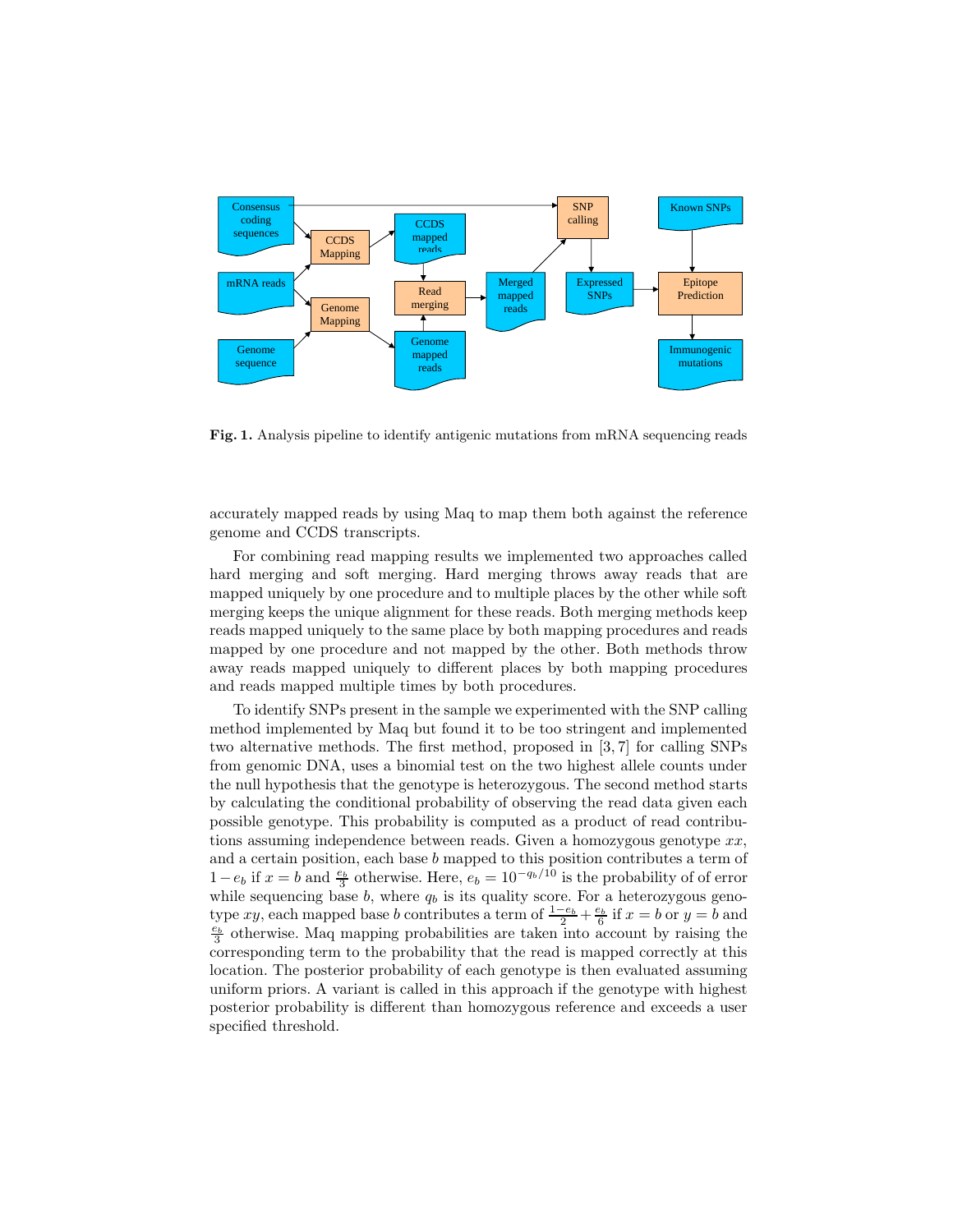| Mapping                               | Mapped Prob Prob Prob Prob Prob |  |      |                                                                  |
|---------------------------------------|---------------------------------|--|------|------------------------------------------------------------------|
| Method                                |                                 |  |      | Reads $\geq 0.1$ $\geq 0.9$ $\geq 0.95$ $\geq 0.99$ $\geq 0.999$ |
| Transcripts                           | 3423706 103065 29719 20067 4165 |  |      | 2818                                                             |
| Genome                                | 4365304 93760 25407 16762 2951  |  |      | 1894                                                             |
| Hard Merge 4557300 100487 28628 19113 |                                 |  | 3432 | 2240                                                             |
| Soft Merge 5309877 102781 29660 19949 |                                 |  | 3896 | 2627                                                             |

Table 1. Mapped reads and SNPs called at different posterior probability thresholds from mouse tumor cell line mRNA reads.

For each identified non-synonymous SNP, reference and alternative aminoacid sequences are generated using CCDS transcript annotations. Both peptides are then tested by querying the SYFPEITHI database [5]. The final result of the analysis is the list of SNPs for which the mutated peptide exceeds a binding affinity threshold while the wild-type peptide does not.

### 3 Results

We tested the performance of implemented methods on publicly available Illumina mRNA reads generated from blood cell tissue of Hapmap individual NA12878 [2] (NCBI SRA database accession number SRX000566). We included in evaluation Hapmap SNPs in known exons for which there was at least one mapped read by any method. A total of 22, 364 homozygous reference SNPs and 7, 888 heterozygous or homozygous non reference SNPs were considered. We defined as true positive a correctly called heterozygous or non-reference homozygous SNP. Conversely, we defined as false positive a called SNP for which NA12878 is homozygous reference according to Hapmap genotypes. Figure 2 gives the number of true positives against false positives for the implemented read mapping and SNP calling methods. SNP calling based on posterior probabilities dominates the other methods except at very low false positive rates. Among the mapping strategies, the two approaches that merge genome and transcript mapping results performed slightly better. The number of detected SNPs monotonically increases with the number of reads within the tested sequencing depth range, showing no signs of saturation up to 22 million mapped mRNA reads.

We also ran our analysis pipeline on a set of 6.75 million Illumina reads from mRNA isolated from a mouse cancer tumor cell line. The number of mapped reads and identified SNPs at different posterior probability thresholds are given in Table 1. A total of 15 identified SNPs are currently under experimental validation.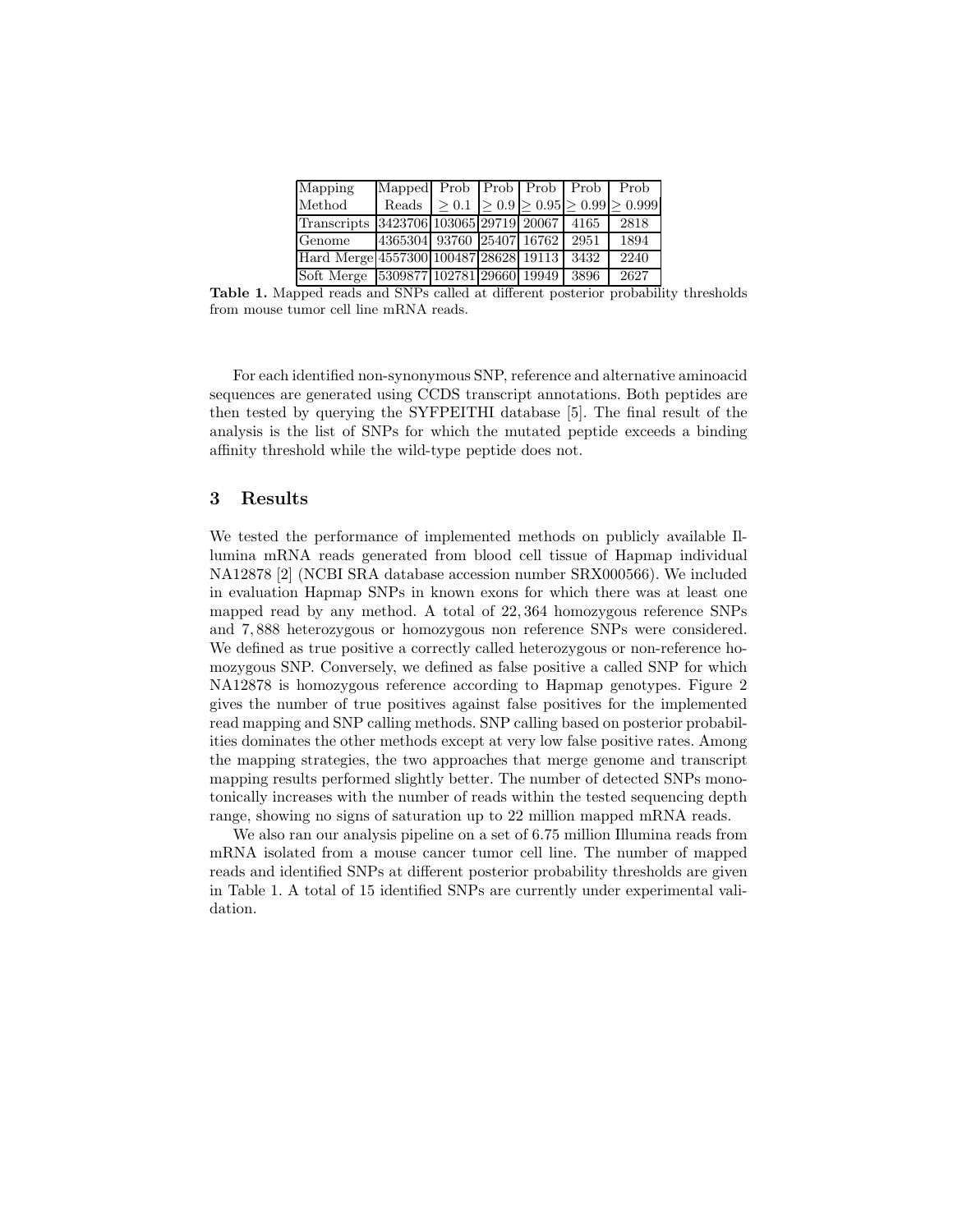

Fig. 2. True positives against false positives for three different SNP calling methods (top), four different read mapping strategies (middle), and varying mRNA sequencing depth (bottom).